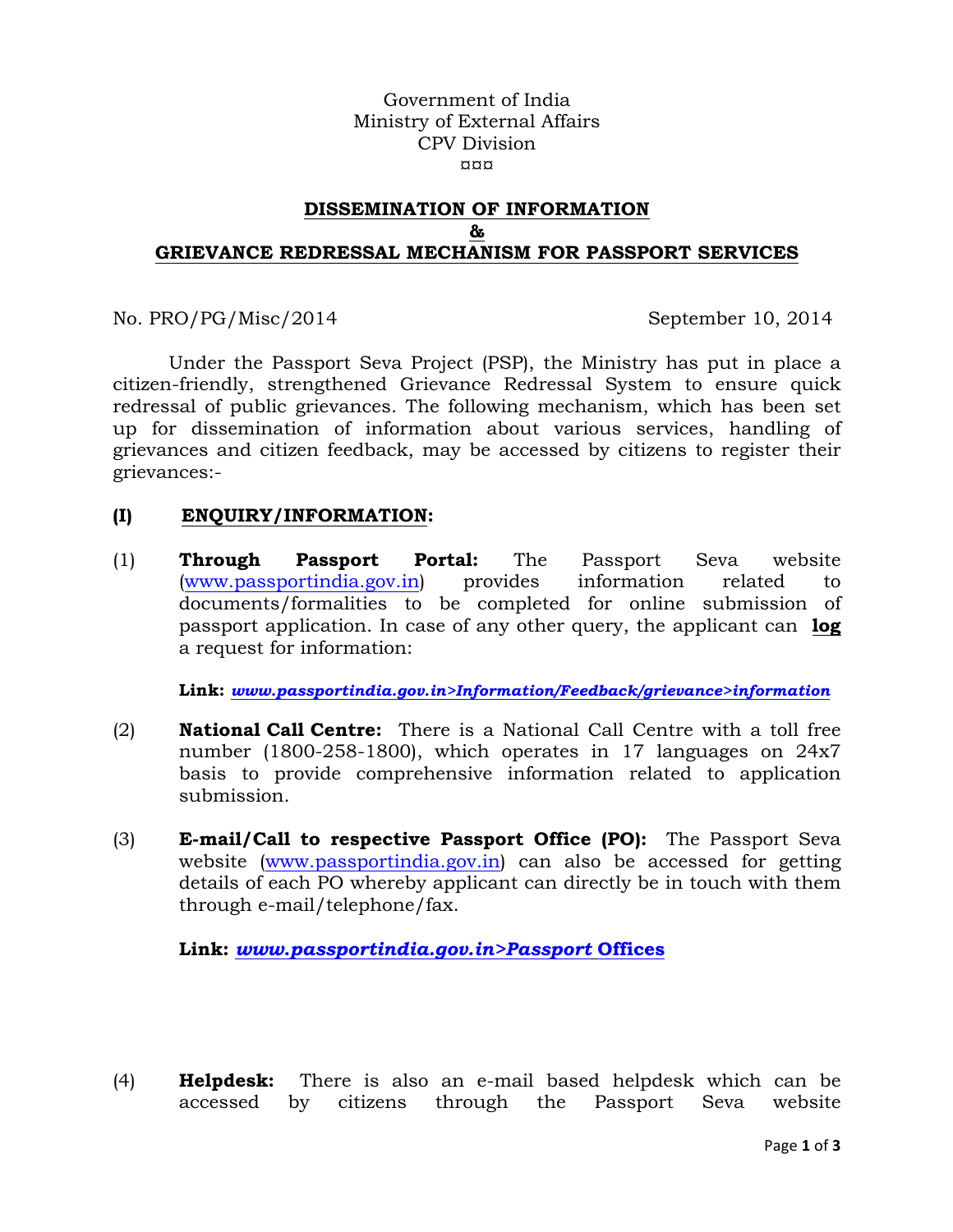(www.passportindia.gov.in).

- (5) **mPassport Seva mobile app**: Smartphone users can access information using mobile app '*mPassport Seva'*. It is available on Aandroid, iOS, Windows and BlackBerry Platforms.
- (6) **Short Message Service (SMS):** This is an optional Premium SMS facility by paying a one-time enrolment charge of Rs.30/-, payable in cash at the Passport Seva Kendra to receive alerts and updates on passport application. Applicants receive up to nine SMS on application status and actions needed. Also, the applicant can send an SMS query at any time to know the current status of the application. Following steps may be followed by applicants to enroll to SMS facility:
	- (i) Select 'SMS services' while submitting application and pay the charge in cash on visiting PSK.
	- (ii) In addition to the above, the applicant can track the status of his/her application by sending an SMS to 9704100100 in the format '<< STATUS >><< SPACE >><< File Number >>', for example, STATUS BNG071268435013.

# **(II) PASSPORT GRIEVANCES:**

- (1) **Passport Portal:** In case of any grievance related to passport application, the applicant can register the grievance through the Passport Portal Portal under link: *www.passportindia.gov.in>Information/Feedback/grievance>griev ance*
- (2) **National Call Centre:** An applicant can also register a grievance through National Call Centre (1800-258-1800), which operates in 17 languages on 24x7 basis by generating a Service Request Number (SRN) to track its status online, which can be used for subsequent enquiry.
- (3) **Helpdesk**: There is also an e-mail based helpdesk which can be accessed by citizens through the passport portal (www.passportindia.gov.in) where grievances can be registered.
- (4) **Centralized Public Grievance Redress And Monitoring System (CPGRAMS):** An applicant can also register a grievance through CPGRAMS portal **(www.pg.portal.gov.in)** and track the status online.
- (5) **Public Grievance Cell:** There is also a Public Grievance Cell in CPV Division of the Ministry of External Affairs under the supervision of the Chief Passport Officer which deals with grievances received through